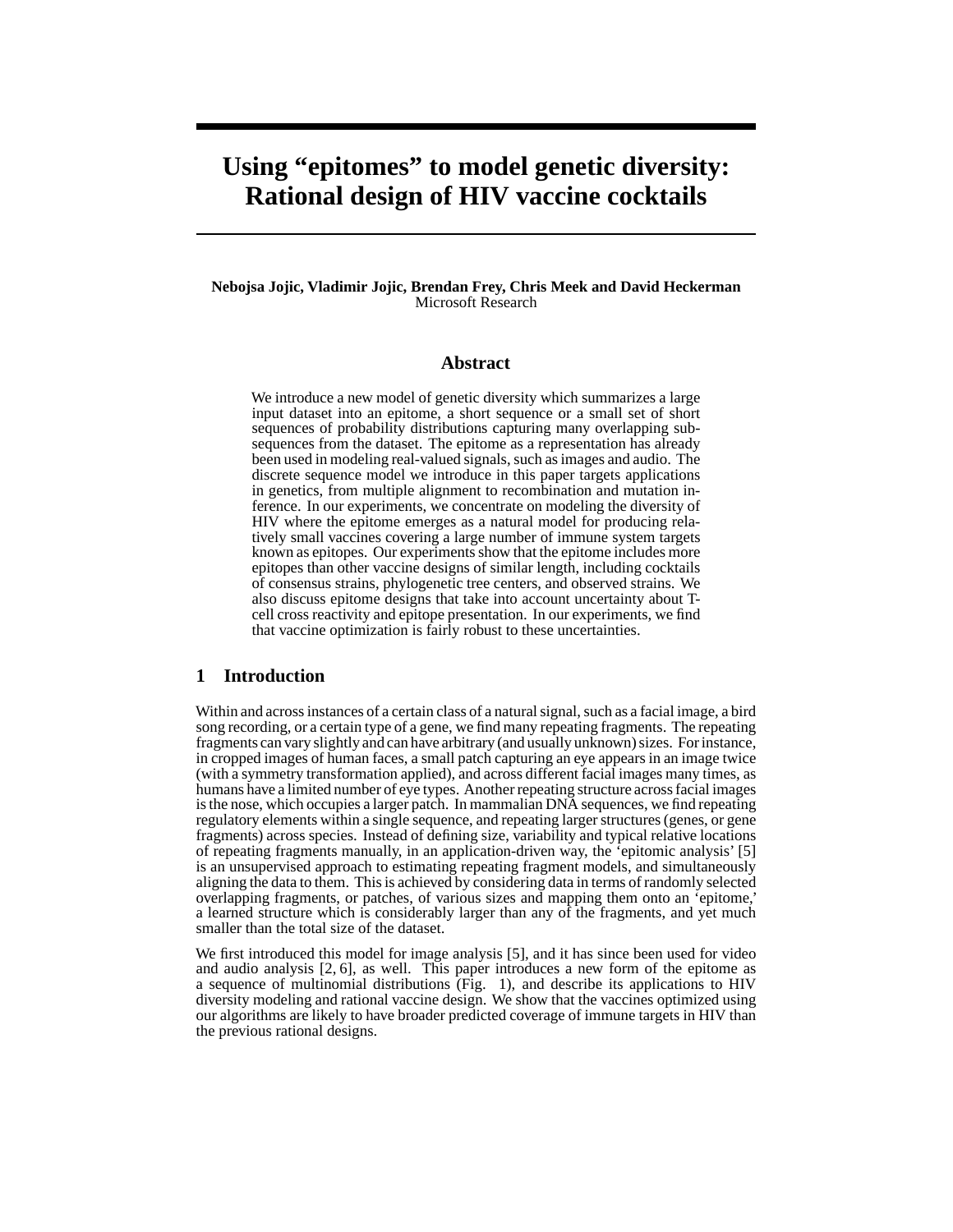

Figure 1: The epitome (e) learned from data synthesized from the generating profile sequence (Section 5). A color coding in the epitome and data sequences is used to show the mapping between epitome and data positions. A white color indicates that the letter was likely generated from the garbage component of the epitome. The distribution  $p(\mathcal{T})$  shows which 9mers from the epitome were more likely to generate patches of the data.

## **2 Sequence epitome**

The central part of Fig. 1 illustrates a small set of amino acid sequences  $X = \{x_{ij}\}\$  of size MN (with i indexing a sequence, and j indexing a letter within a sequence, and  $M = \max i$ ,  $N = \max j$ ). The sequences share patterns (although sometimes with discrepancies in isolated amino-acids) but one sequence may be similar to other sequences in different regions. The sequences are generated synthetically by combining the pieces of the profile sequence given in the first line of the figure, with occasional insertions of random sequence fragments, as discussed in Section 5. Sequence variability in this synthetic example is slightly higher than that found in the NEF protein of the human immunodeficiency virus (HIV) [7], while the envelope proteins of the same virus exhibit more variability. Examples of high genetic diversity can also be found in higher-level organisms, for example in the regions coding for immune system's pattern recognition molecules.

The last row in the figure illustrates an epitome optimized to represent the variability in the sequences above. In general, the epitome is a smaller array  $E = \{e_{mn}\}$  of size  $M_e \times N_e$ , where  $M_e N_e \ll MN$ . In the figure,  $M_e = 1$ . An epitome can be parameterized in where  $M_e N_e \ll MN$ . In the figure,  $M_e = 1$ . An epitome can be parameterized in different ways, but in the figure, each epitome element  $e_{mn}$  is a multinomial distribution with the probability of each letter represented by its height. The epitome's summarization quality is defined by a simple generative model which considers the data  $X$  in terms of shorter subsequences,  $X_{\mathcal{S}}$ . A subsequence  $X_{\mathcal{S}}$  is defined as an ordered subset of letters from X taken from positions listed in the ordered index set S. For instance, the set  $\mathcal{S} =$ from X taken from positions listed in the ordered index set S. For instance, the set  $S = \{(4, 8), (4, 9), (4, 10), (4, 11)\}$  points to a contiguous patch of letters in the fourth sequence  $\{(4, 8), (4, 9), (4, 10), (4, 11)\}$  points to a contiguous patch of letters in the fourth sequence  $X_s = ROKK$ . Similarly, set  $S = \{(6, 2), (6, 3), (6, 4), (6, 5), (6, 6)\}$  points to the patch  $X_{\mathcal{S}} = RQKK$ . Similarly, set  $\mathcal{S} = \{(6, 2), (6, 3), (6, 4), (6, 5), (6, 6)\}$  points to the patch  $X_{\mathcal{S}} = LDROK$  in the sixth sequence. A number of such patches<sup>1</sup> of various lengths can  $X_{\mathcal{S}} = LDRQK$  in the sixth sequence. A number of such patches<sup>1</sup> of various lengths can be taken randomly (and with overlap). The quality of the epitome is then defined as the total likelihood of these patches under the generative model which generates each patch from a set of distributions  $E_{\mathcal{T}}$ , where  $\mathcal{T}$  is an ordered set of indices into the epitome (In the figure, the epitome is defined on a circle, so that the index progression continues from  $N_e$  to 1. (This reduces local minima problems in the EM algorithm for epitome learning as discussed in Sections 4 and 5). For each data patch, the mapping  $\mathcal T$  is considered a hidden variable,

<sup>&</sup>lt;sup>1</sup>In principal, noncontiguous patches can be taken as well, if the application so requires.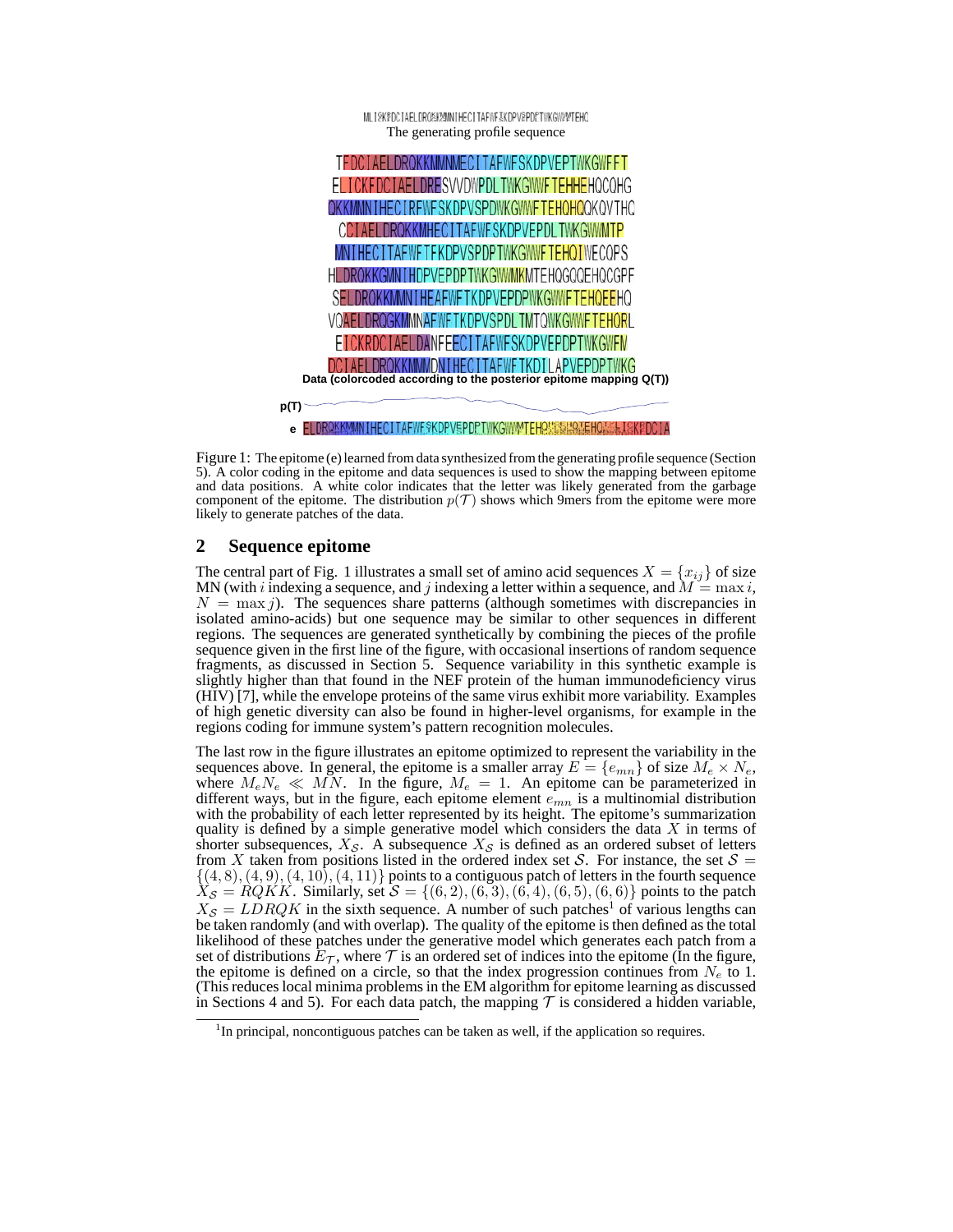and the generative process is assumed to consist of the following two steps

- Sample a patch  $E_{\mathcal{T}}$  from E according to  $p(\mathcal{T})$ . To illustrate  $p(\mathcal{T})$  in Fig. 1, we consider only the set of of all 9-long contiguous patches. For such patches, which are sometimes called nine-mers, we can index different sets  $\mathcal T$  by their first elements and plot  $p(\mathcal{T})$  as a curve with the domain  $\{1, ..., N_e - 8\}$ .
- Generate a patch  $X_{\mathcal{S}}$  from  $E_{\mathcal{T}}$  according to  $p(X_{\mathcal{S}}|E_{\mathcal{T}}) = \prod_{k=1}^{|I|} e_{\mathcal{T}(k)}(X_{\mathcal{S}(k)}),$  with  $\mathcal{T}(k)$  and  $S(k)$  denoting the k-th element in the enitome and data patches with  $\mathcal{T}(k)$  and  $\mathcal{S}(k)$  denoting the k-th element in the epitome and data patches.

Each execution of these two steps can, in principle, generate any pattern. The probability (likelihood) of generating a particular pattern indicated by  $S$  is

$$
p(X_S) = \sum_{\mathcal{T}} p(X_S | E_{\mathcal{T}}) p(\mathcal{T}).
$$
\n(1)

Given the epitome, we can perform inference in this model and compute the posterior distribution over mappings  $\hat{\mathcal{T}}$  for a particular model. For instance, for  $X_{\mathcal{S}} = \hat{R}QKK$ , the most probable mapping is  $\mathcal{T} = \{(1, 4), (1, 5), (1, 6), (1, 7)\}\.$  In Section 4, we discuss algorithms for estimating the epitome distributions.

Our illustration points to possible applications of epitomes to multiple sequence alignment, and therefore requires a short discussion on similarity to other biological sequence models [3]. While the epitome is a fully probabilistic model and thus defines a precise cost function for optimization, as was the case with HMM-based models, or dynamic programming solutions to sequence alignment, the main novelty in our approach is the consideration of both the data and the model parameters in terms of overlapping patches. This leads to the alignment of different parts of the sequences to the joint representation without explicit constraints on contiguity of the mappings or temporal models used in HMMs. Also, as we discuss in the next section, our goal is diversity modeling, and *not* multiple alignment. The epitome's robustness to the length, position and variability of repeating sequence fragments allows us to bypass both the task of optimal global alignment, and the problem of *defining* the notion of global alignment. In addition, consideration of overlapping patches in a biological sequence can be viewed as modeling independent binding processes, making the patch independence assumption of our generative model biologically relevant. We illustrate these properties of the epitome on the problem of HIV diversity modeling and rational vaccine design.

## **3 HIV evolution and rational vaccine design**

Recent work on the rational design of HIV vaccines has turned to cocktail approaches with the intention of protecting a person against many possible variants of the HIV virus. One of the potential difficulties with cocktail design is vaccine size. Vaccines with a large number of nucleotides or amino acids are expensive to manufacture and more difficult to deliver. In this section, we will show that epitome modeling can overcome this limitation by providing a means for generating smaller vaccines representing a wide diversity of HIV in an immunologically relevant way. We focus on the problem of constructing an optimal cellular vaccine in terms of its coverage of MHC-I epitopes, short contiguous patterns of 8-11 aminoacids in HIV proteins [8].

Major histocompatibility complex (MHC) molecules are responsible for presentation of short segments of internal proteins, called "epitopes," on the surface of a cell. These peptides (protein segments) can then be observed from outside the cell by killer T-cells, which normally react only to foreign peptides, instructing the cell to self-distruct. The killer cells and their offspring have the opportunity to bind to multiple infected cells, and so their first binding to a particular foreign epitope is used to accelerate an immune reaction to other infected cells exposing the same epitope. Such responses are called memory responses and can persist for a long time after the infection has been cleared, providing longer-term immunity to the disease. The goal of vaccine design is to create artifical means to produce such immunological memory of a particular virus without the danger of developing the disease.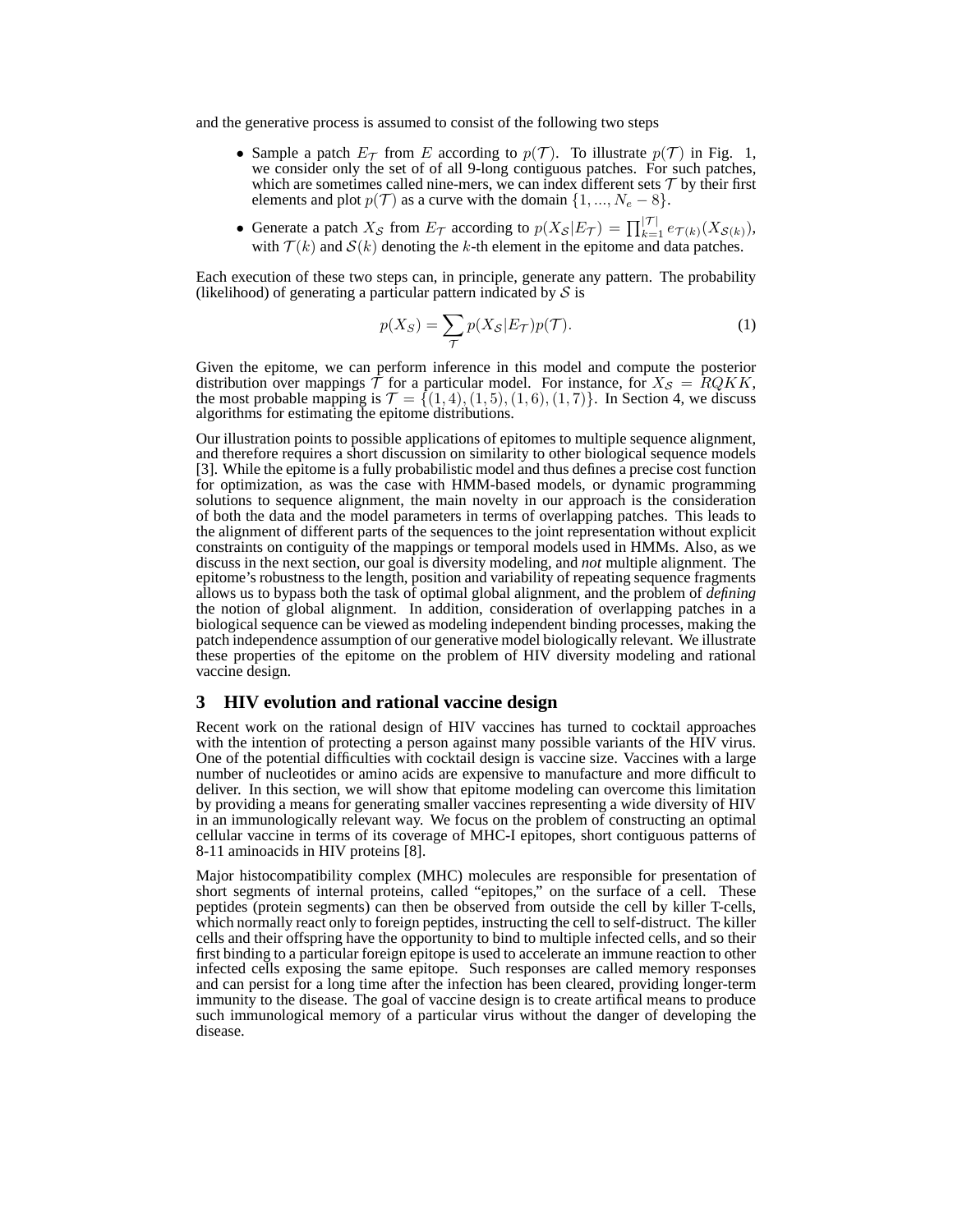In the case of a less variable virus, the vaccination may be possible by delivering a foreign protein similar to the viral protein into a patient's cells, triggering the immune response. However, HIV is capable of assuming many different forms, and immunization against a single strain is largely expected to be insufficient. In fact, without appropriate optimization, the number of different proteins needed to cover the viral diversity would be too large for the known vaccine delivery mechanisms. It is well known that epitopes within and across the strains in a population overlap [7]. The epitome model naturally exploits this overlap to construct a vaccine that can prime the immune system to attack as many potential epitopes as possible. For instance, if the sequences in Fig 1 were HIV fragments from different strains of the virus, then the epitome would contain many potential epitopes of lengths 8-11 from these sequences. Furthermore, the context of the captured epitopes in the epitome is similar to the context in the epitomized sequences, which increases the chances of equivalent presentation of the epitome and data epitopes.

MHC molecules are encoded within the most diverse region of the human genome. This gives our species a diversity advantage in numerous clashes with viruses. Each individual has a slightly different set of MHC molecules which bind to different motifs in the proteins expressed and cleaved in the cell. Due to the limitation in MHC binding, each person's cells are capable of presenting only a small number of epitopes from the invading virus, but an entire human population attacks a diverse set of epitopes. The MHC molecule selects the protein fragments for presentation through a binding process which is loosely motifspecific. There are several other processes that precede or follow the MHC binding, and the combination of all of these processes can be characterized either by the concentration of presented epitopes, or by the combination of the binding energies involved in these processes<sup>2</sup>. Some of these processes can be influenced by a context of the epitope (short amino acid fragments in the regions on either side of the epitope).

Another issue to be considered in HIV evolution and vaccine design is the T-cell cross reactivity: The killer cells primed with one epitope may be capable of binding to other related epitopes, and therefore a small set of priming epitopes may induce a broader immunity. As in the case of MHC binding, the likelihood of priming a T-cell, as well as cross-reaction with a different epitope, can be linked to the binding energies.

The epitome model maps directly to these immunity variables. If the epitome content is to be delivered to a cell in the vaccination phase, then each patch  $E_{\mathcal{T}}$  indexed by data index set  $\tau$  corresponds either to an epitope or to a longer contiguous patch (e.g. 12 amino acids or more) containing both an epitope and its context that influences presentation. The prior  $p(\mathcal{T})$ reflects the probability of presentation of the epitome fragments, and should reflect processes invloved in presentation, including MHC binding. The presented epitome fragments  $E_{\mathcal{T}}$  in different patients'cells may prime T-cells capable of cross-reacting with some of the epitopes  $\mathbf{X}_{\mathcal{S}}$  presented by the infected cells infected by one of the known strains in the dataset **X**. The cross-reaction distribution corresponds to the epitome distribution  $p(\mathbf{X}_{\mathcal{S}}|E_T)$ . Vaccination is successful if the vaccine primes the immune system to attack targets found in the known circulating strains. A natural criterion to optimize is the similarity between the distribution over the epitopes learned by the immune systems of patients vaccinated with the epitome (taking into account the cross-reactivity) and the distribution over the epitopes from circulating strains. Therefore, the vaccine quality directly depends on the likelihood of the designated epitopes  $p(X_{\mathcal{S}})$  under the epitome. To see this, consider directly optimizing the KL divergence between the distribution  $p_d(\mathbf{X}_s)$  over epitopes found in the data and the distribution over the targets for which the T-cells are primed according to  $p(\mathbf{X}_s)$ . This KL distance differs from the log likelihood of all the data patches weighted by  $p_d(\mathbf{X}_s)$ ,

$$
\log p(\{X_{\mathcal{S}}\}_d) = \sum_{\mathcal{S}} p_d(X_{\mathcal{S}}) \log \sum_{\mathcal{T}} p(X_{\mathcal{S}} | E_{\mathcal{T}}) p(\mathcal{T}), \tag{2}
$$

only by a constant (the entropy of  $p_d(\mathbf{X}_s)$ ). The distribution  $p_d(\mathbf{X}_s)$  can serve as the indicator of epitopes and be equal to either zero or a constant for all patches, and then the above weighted likelihood is equivalent to the total likelihood of selected patches. This

 $2$ The probabilities of physical events are often modeled as having an exponential relationship with the energy changes.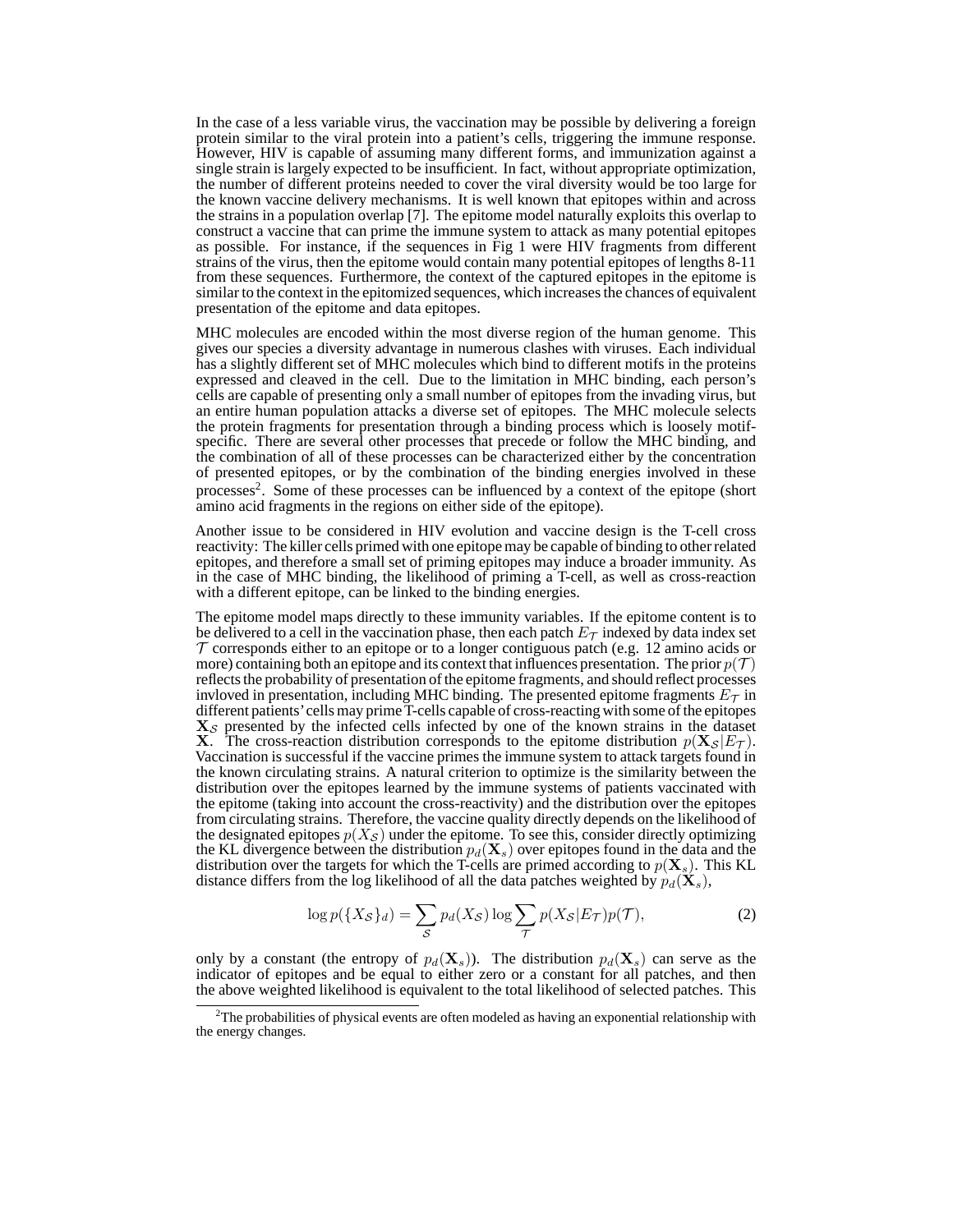distribution can also reflect the probability of presentation of epitopes  $X_{\mathcal{S}}$ , or the uncertainty of the experiment or the prediction algorithm used to predict which parts of the circulating strains correspond to MHC epitopes.

While the epitome can serve as a diversity model and be used to construct evolutionary models and peptides for experimental epitope discovery, it can also serve as as an actual immungen (the pattern containing the immunologically important message to the cell) in vaccine. The most general version of epitome as a sequence of mutlinomial distributions could be relevant for sequence classification, recombination modeling, and design of peptides for binding essays. In some of these applications, the distribution  $p(X_{\mathcal{S}} | E_{\mathcal{T}})$  may have a semantics different than cross-reactivity, and could for instance represent mutations dependent on the immune type of the host, or the subtype of the virus. On the other hand, when the epitome is used for immunogen design, then cross-reactivity  $p(X_S|E_T)$  can be when the epitome is used for immunogen design, then cross-reactivity  $p(X_S|E_T)$  can be conveniently captured by constraining each distribution  $e_{mn}$  to have probabilities for the twenty aminoacids from the set  $\{\frac{\epsilon}{19},$ depend on the number of letters in  $\mathbf{X}_{\mathcal{S}}$  that are different from the mode of  $E_{\mathcal{T}}$ .

While the epitome model components are mapped here to the elements of the interaction between HIV and the immune system of the host, other applications in biology would probably be based on a different semantics for the epitome components. We would expect that the epitome would map to biological sequence analysis problems more naturally than to image and audio modeling tasks, where the issue of the partition function arises. Epitome as a generative model over-generates - generated patches overlap, and so each data element is generated multiple times. In the image applications, we have avoided this problem through constraints on the posterior distributions, while the traditional approach would be to deal with the partition function (perhaps through sampling). However, the strains of a virus are observed by the immune system through overlapping patches, independently sampled from the viral proteins by biological processes. This fits epitome as a vaccination model. More generally, epitome is compatible with the evolutionary forces that act independently on overlapping patches of a biological sequence.

#### **4 Epitome learning**

Since epitomes can have multiple applications, we provide a general discussion of optimization of all parameters of the epitome, although in some applications, some of the parameters may be known a priori. As a unified optimization criterion we use the free energy [9] of the model (2),

$$
F(\{X_{\mathcal{S}}\}_{d}|E) = \sum_{S} p_d(X_{\mathcal{S}}) \sum_{\mathcal{T}} q(\mathcal{T}|\mathcal{S}) \log \frac{q(\mathcal{T}|\mathcal{S})}{p(X_{\mathcal{S}}|E_{\mathcal{T}}) p(\mathcal{T})},
$$
(3)

where  $q(\mathcal{T}|\mathcal{S})$  is an variational distribution, where

$$
-\log p(\lbrace X_{\mathcal{S}} \rbrace_d | E) = \arg\min_q F(\lbrace X_{\mathcal{S}} \rbrace_d | E). \tag{4}
$$

The model can be learned by iteratively reducing  $F$ , varying in each iteration either q or the model parameters. When modeling biological sequences, the free energy *may* be associated with real physical events, such as molecular binding processes, where log probabilities correspond to molecular binding energies.

Setting to zero the derivatives of F with respect to the q distributions, the distribution  $p(\mathcal{T})$ , and the distributions  $e_m(\ell)$  for all positions m, we obtain the EM algorithm [5]:

• For each  $X_{\mathcal{S}}$ , compute the posterior distribution over patches  $q(\mathcal{T}|\mathcal{S})$ :

$$
q(\mathcal{T}|\mathcal{S}) \leftarrow \frac{p(X_{\mathcal{S}}|E_{\mathcal{T}}) p(\mathcal{T})}{\sum_{\mathcal{T}} p(X_{\mathcal{S}}|E_{\mathcal{T}}) p(\mathcal{T})}.
$$
 (5)

 $3$ To our knowledge, there is no effective way of delivering epitome as a distribution over proteins or fragments into the cell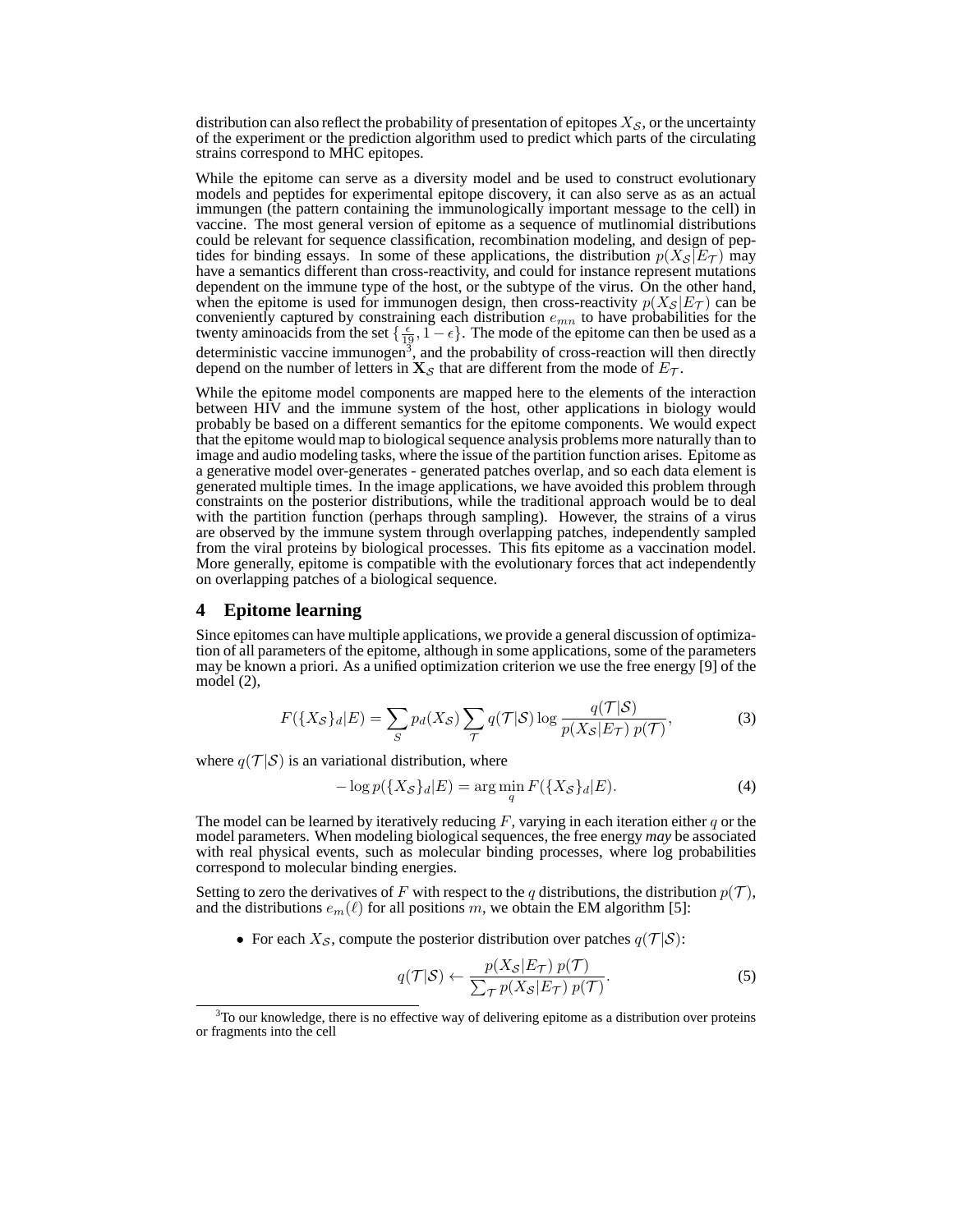• Using these q distributions, update the profile sequence:

$$
e_m(\ell) \leftarrow \frac{\sum_{\mathcal{S}} p_d(X_{\mathcal{S}}) \sum_k \sum_{\mathcal{T} | \mathcal{T}(k) = m} q(\mathcal{T} | \mathcal{S}) [X_{\mathcal{S}(k)} = \ell]}{\sum_{\mathcal{S}} p_d(X_{\mathcal{S}}) \sum_k \sum_{\mathcal{T} | \mathcal{T}(k) = m} q(\mathcal{T} | \mathcal{S})},\tag{6}
$$

where [·] is the indicator function ( $[true] = 1$ ;  $[false] = 0$ ). If desired, also update  $p(\mathcal{T})$ :<br>  $p(\mathcal{T}) \leftarrow \frac{\sum_{\mathcal{S}} p_d(X_{\mathcal{S}}) q(\mathcal{T}|S)}{\sum_{\mathcal{S}} p_d(X_{\mathcal{S}}) q(\mathcal{T})}$ . (7)  $p(\mathcal{T})$ :

$$
p(\mathcal{T}) \leftarrow \frac{\sum_{S} p_d(X_S) q(\mathcal{T}|S)}{\sum_{S} p_d(X_S)}.
$$
 (7)  
The E step assigns a responsibility for S to each possible epitome patch. The M step re-

estimates the epitome multinomials using these responsibilities. As mentioned, this step can re-estimate the usage probabilities of patches in the epitome, or this distribution can be kept constant. It is often useful to construct the index sets  $\mathcal T$  such that they wrap around from one end to another. Such circular topologies can deter the EM algorithm from settling in a poor local maximum of log likelihood. It is also sometimes useful to include a garbage component (a component that generates patches containing random letters) in the model.

In general, the EM algorithm is prone to problems of local maxima. For example, if we allowed the epitome to be longer, then some of the sites with two equally likely letters could be split into two separate regions of the epitome (and in some applications, such as vaccine optimization, this is preferred, as the epitomes need to become deterministic). Epitomes situated at different local maxima, however, often define similar probability distributions  $p({X_{\mathcal{S}}}|E)$ , and can be used for various inference tasks such as sequence recognition/classification, noise removal, and context-dependent mutation prediction.

Of course, there are optimization algorithms other than EM that can learn a profile sequence by minimizing the free energy,  $E = \arg \min_E \min_q F(\lbrace X_{\mathcal{S}} \rbrace_d | E)$ . In some situations, such as vaccine design, it is desirable to produce deterministic epitomes (containing pointsuch as vaccine design, it is desirable to produce deterministic epitomes (containing pointmass probability distributions). Such profile sequences can be obtained by annealing the parameter  $\epsilon$  that controls the amount of probability allowed to be distributed to the letter different from the most likely letter  $\ell_m = \arg \max_{\ell} e_m(\ell)$ :

$$
E = \lim_{\epsilon \to 0} \arg\min_{E} \min_{q} F(\{X_{\mathcal{S}}\}_{d} | E). \tag{8}
$$

Finally, in cases when the probability mass is uniformly spread over the letters other than the modes of the epitome distributions, i.e., $e_{mn}(\ell) \in \{\frac{\epsilon}{1.9}, 1 - \epsilon\}$ , the myopic optimization<br>is a faster way of creating epitomes of high fragment (epitone) coverage than the EM with is a faster way of creating epitomes of high fragment (epitope) coverage than the EM with multiple initializations. The myopic optimization consists of iteratively increasing the length of the epitome by appending a patch (possibly with overlap) from the data which maximally reduces the free energy. The process stops once the desired length is achieved (rather than when the entire set of patches is included as in the superstring problem).

### **5 Experiments**

To illustrate the EM algorithm for epitome learning, we created the synthetic data shown (in part) in Figure 1. The data, eighty sequences in all, were synthesized from the generating profile sequence of length fifty shown on the top line of the figure. In particular, each data sequence was created by extracting one to four (mean two) patches from the generating sequence of length three to thirty (mean sixteen), sampling from these patches to produce corresponding patches of amino acids in the data sequence, and then filling in the gaps in the data sequence with amino acids sampled from a uniform distribution over amino acids. In addition, five percent of the sites in the each data sequence were subsequently replaced with an amino acid sampled from a uniform distribution. The resulting data sequences ranged in length from 38 to 43; and on average 80% of aminoacids in each sequence come from the generating sequence. Thus, the synthesized data roughly simulates genetic diversity resulting from a combination of mutation, insertion, deletion, and recombination.

We learned an epitome model using the EM algorithm applied to all 9mer patches from the data, equally weighted. We used a two-component epitome mixture, where the first component is an (initially unknown) sequence of probability distributions, and the second component is a garbage component, useful for representing the random insertions and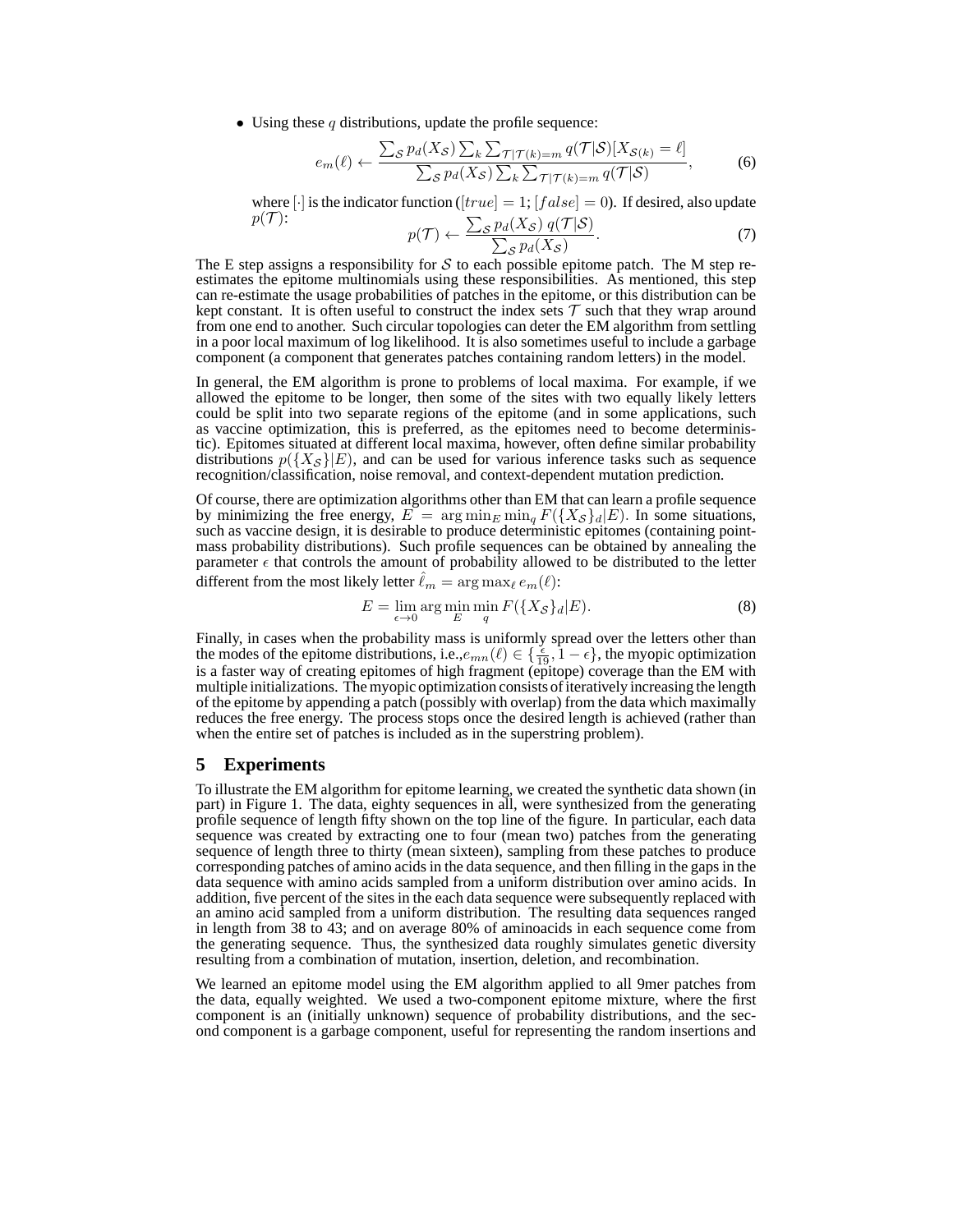mutations. Each site in the first component was initialized to a distribution slightly (and randomly) perturbed from uniform. The length of this component was set to be slightly longer than the original generating sequence. In previous experiments, we have found that a longer length helps to prevent the EM algorithm from settling in a poor local maximum of log likelihood, and it is subsequently possible to cut out unnecessary parts which can be detected in the learned prior  $p(\mathcal{T})$ . Also, we used an epitome with a circular topology. The first (non-garbage) component of the epitome learned after sixty iterations, shown in Figure 1, closely resembels the generating sequence even though it never saw this generating sequence during learning. (Roughly, the generating sequence starts near the end of the epitome with the patch "LIC" coded in red, and wraps around to the patch "EHQ" coded in yellow. The portion of the epitome between yellow and red is not responsible for many patches, as reflected in the distribution  $p(\mathcal{T})$ .) The sixty iterations of EM are illustrated in the video available at www.research.microsoft.com/∼jojic/pEpitome.mpg. For each iteration, we show the first (non-garbage) component of the epitome E, the distribution  $p(\mathcal{T})$ , and the first ten sequences in the dataset, color-coded according to the mode of  $q(\mathcal{T}|\mathcal{S})$ , as in Figure 1. The video illustrates how the EM algorithm simultaneously learns the epitome model and aligns the data sequences.

When used for vaccine optimization, some epitome parameters can be preset based on biological knowledge. In particular, in the experiments we report on 176 gag HIV proteins from the WA cohort [8], we assume no cross reactivity (i.e., we set  $\epsilon = 0$ ) and we consider two different possibilities for the patch data distribution  $p_d(\mathbf{X}_s)$ . The first parameter setting two different possibilities for the patch data distribution  $p_d(\mathbf{X}_\mathcal{S})$ . The first parameter setting we consider is that  $p_d(\mathbf{X}_\mathcal{S})$  is uniform for all ten amino-acid blocks found in the sequence we consider is that  $p_d(\mathbf{X}_S)$  is uniform for all ten amino-acid blocks found in the sequence data. The advantage of the uniform data distribution is that we only need sequence data for vaccine optimization, and not the epitope identities. The free energy criterion can be easily shown to be proportional (with a negative constant) to the coverage - the percentage of all 10mers from the data covered by the epitome, where the 10mer is considered covered if it can be found as a contiguous patch in the epitome's mode. Another advantage of this approach is that it can not miss epitopes due to errors in prediction algorithms or experimental epitope discovery, as long as sufficient coverage can be guaranteed for the given vaccine length.

The second setting of the parameters  $p_d(\mathbf{X}_S)$  we consider is based the SYFPEITHI database [10] of known epitopes. We trained  $p_d(\mathbf{X}_{\mathcal{S}})$  on this data using a decision tree model to represent the probability that an observed 10mer contains a presentable epitope. The advantage of this approach is that we can potentially focus our modeling power only to immunologically important variability, as long as the known epitope dataset is sufficient to capture properly the epitope distribution for at least the most frequent MHC-I molecules. Thus, for a given epitome length, we may obtain more potent vaccines than using the first parameter setting. Since  $\epsilon = 0$ , the resulting optimization reduces to optimizing *expected* epitope coverage, i.e., the sum of all probabilities

For both epitome settings, we epitomized the 176 gag proteins in the dataset, using the myopic algorithm, and compared the expected epitope coverage of our vaccine candidates with those of other designs, including cocktails of tree centers, consensus, and actual strains (Fig. 2). Phylogenies were constructed using neighbor joining, as is used in Phylip [4]. Clusters were generated using a mixture model of independent multinomials [1]. Observed sequences in the sequence cocktails were chosen at random. Both epitome models yield better coverage and the expected epitope coverage than other designs for any fixed length. Results are similar for the pol, nef, and env proteins. An interesting finding to note is that the epitome optimized for coverage (using uniform distribution  $p_d(\mathbf{\tilde{X}}_{\mathcal{S}})$ ) provides essentially equally good expected coverage as the epitome directly optimized for the expected coverage. This is less surprising than it may seem - both true and predicted epitopes overlap in the sequence data, and so epitomizing all 10mers leads to similar epitomes as optimizing for coverage of the select few, but frequently overlapping epitopes. This is a direct consequence of the epitome representation, which was found appealing in previous applications for the same robustness to the number and sizes of the overlapping patches. It also indicates the possibility that an effective vaccine can be optimized without precise knowledge of all HIV epitopes.